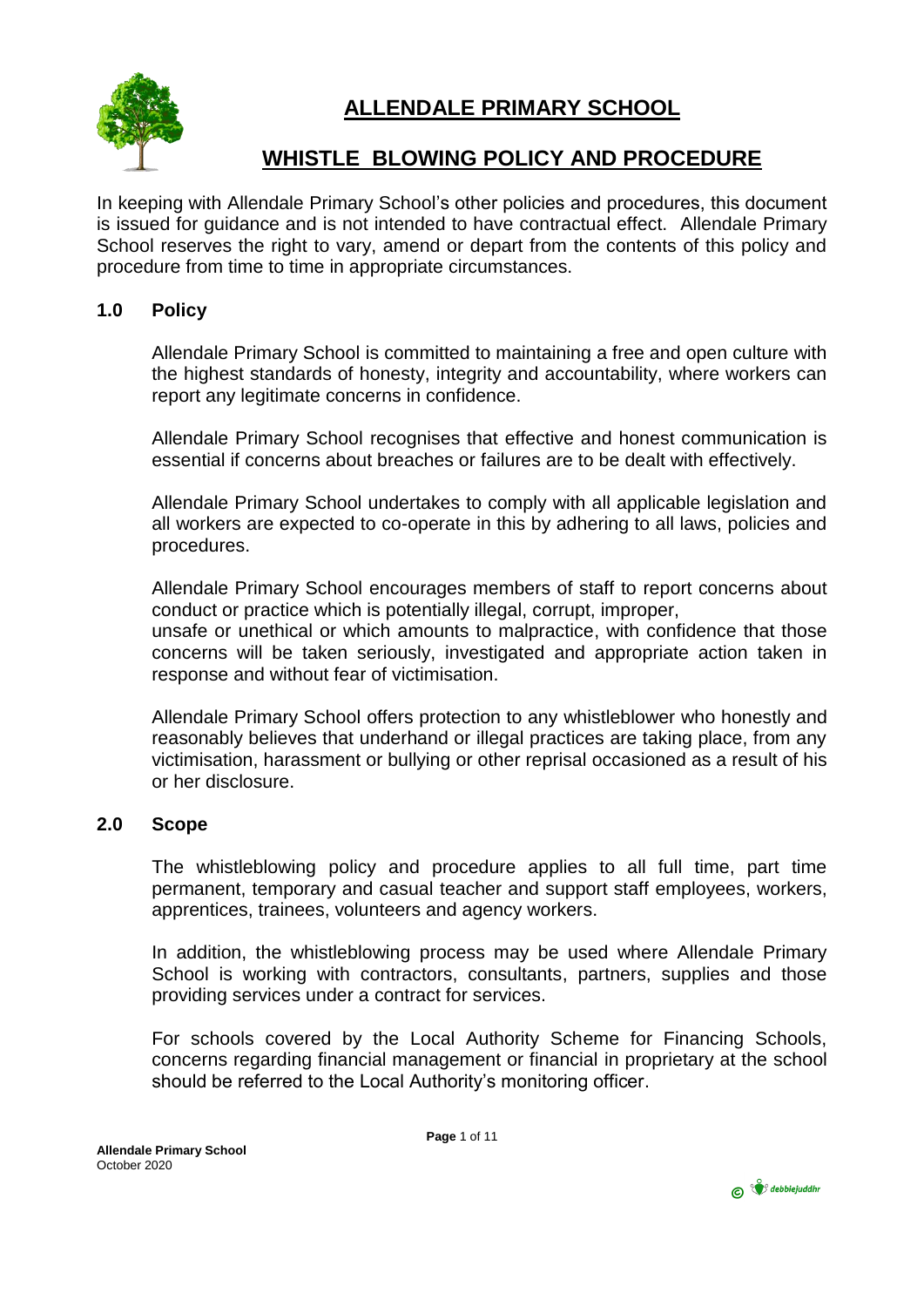This policy and procedure does not replace the school's grievance or complaint procedures.

### **3.0 Definitions**

**Employee:** full time, part time, permanent and temporary teachers and support staff who undertake to do work under an employment contract for Allendale Primary School, personally. Employees are entitled to a wide range of employment rights.

**Worker:** full time, part time, permanent, temporary individuals who undertake to do, or perform personally, work or a service for Allendale Primary School, whether under a contract of employment or any other contract for a reward. 'Worker' includes agency workers, casual workers, but normally excludes those who are self-employed and work that is part of a client or customer relationship. Workers are entitled to some employment rights, including holiday pay and protection against unlawful discrimination.

**Volunteer:** individuals who willingly, without being required to, carry out unpaid work for Allendale Primary School.

**Staff:** employees, workers and volunteers.

**Whistleblowing, or making a public interest disclosure:** is making a 'qualifying and protected disclosure' usually to the employer or a regulator, which has come to the attention of the whistleblower through work and is a disclosure of any information that a whistleblower reasonably believes is in the public interest. The disclosure would relate to some danger, fraud or other illegal or unethical conduct connected with the workplace and may be about the alleged wrongful conduct of the employer, or about the conduct of a fellow employee, client, or any third party. The whistleblower is usually not directly, personally affected by the danger or illegality, although s/he may be.

'Qualifying disclosures' include concerns which show that:

- A criminal offence has been, is being or is likely to be committed.
- A safeguarding offence has been, is being, or is likely to be committed; (see section 10)
- A person has failed, is failing or is likely to fail to comply with any of their legal or professional or regulatory requirements.
- A miscarriage of justice has occurred, is occurring or is likely to occur.
- The health or safety of any individual has been, is being or is likely to be, endangered.
- The environment has been, is being or is likely to be, damaged.
- Financial fraud or mismanagement has occurred, is occurring or is likely to occur;

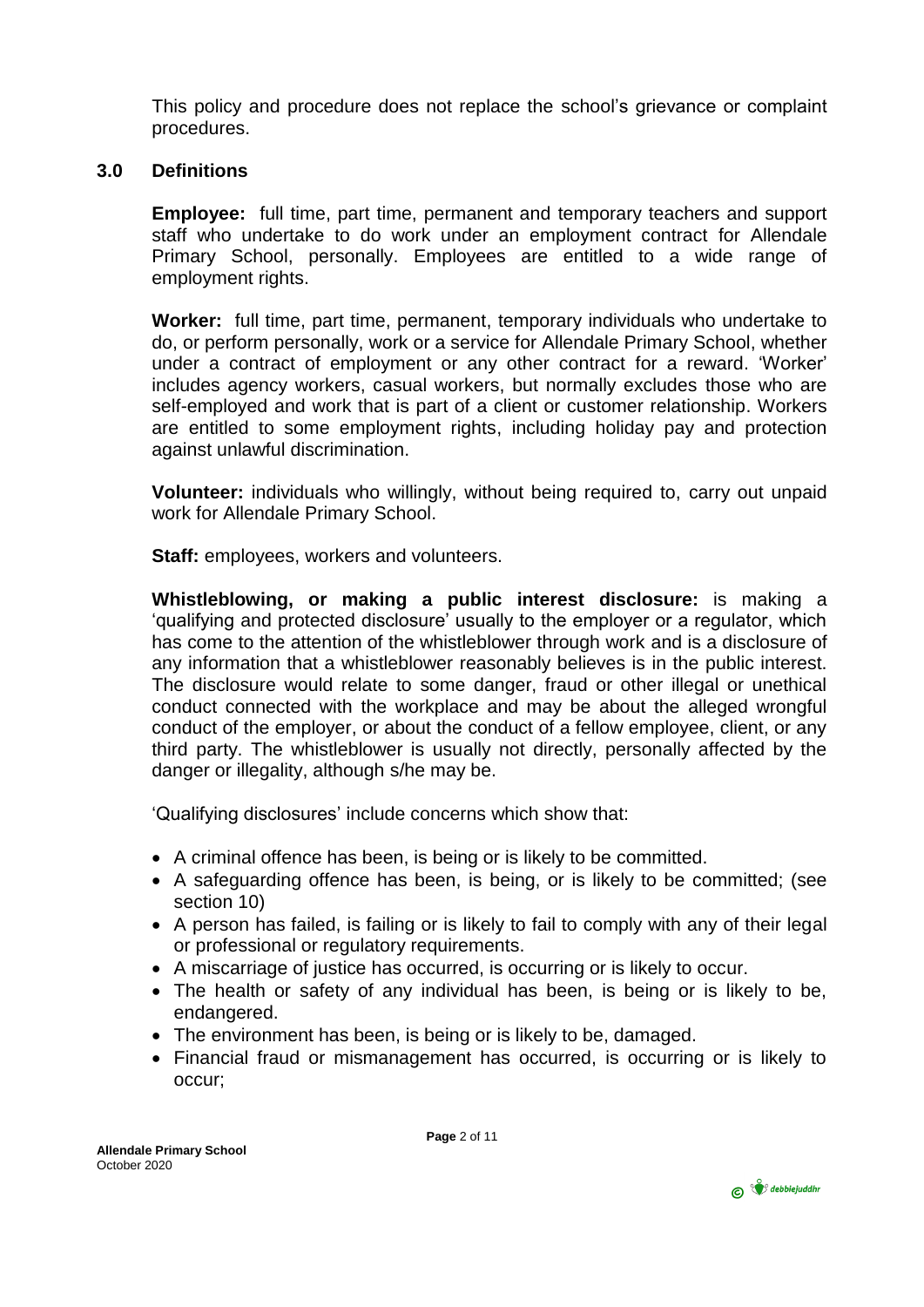• That information tending to show any of the above matters has been, is being or is likely to be, deliberately concealed.

A 'qualifying disclosure' will be a 'protected disclosure', where it is made:

- to the whistleblower's employer, either directly to Allendale Primary School or by procedures authorised by Allendale Primary School for that purpose; or
- to a legal advisor, in the course of obtaining legal advice;
- to prescribed persons (see Appendix 1);
- to another person whom the whistleblower reasonably believes to be, solely or mainly responsible, for the relevant failure.
- in an exceptionally serious case, to a third party such as the police or a newspaper.

The disclosure must usually be made to an appropriate body. For example, disclosing a health and safety issue to the Health and Safety Executive is likely to be protected.

For a whistleblower to be protected, the disclosure needs to be both a 'qualifying disclosure' and a 'protected disclosure'.

Examples of potential 'protected disclosures' which individuals may make include:

- health and safety risks to pupils, employees, other workers and the general public;
- fraud and/or corruption;
- a failure to safeguard pupils adequately:
- a break or none compliance of financial regulations and/or policies;

Failure to notify Allendale Primary School when an individual is reasonably aware or certain of an occurrence included in the list above is regarded by the school as misconduct. Failure to making the disclosure internally before externally, without good cause, is also regarded as misconduct.

**Whistleblower:** A whistleblower may be any of the individuals listed in section 2. There is no need for a whistleblower to prove that the breach or failure that they are alleging has occurred or is likely to occur; a reasonable suspicion will suffice, ie where the whistleblower reasonably believes that the information disclosed is substantially true. The whistleblower must make the disclosure in the public interest and show that it is reasonable to make the disclosure. Whistleblowers are not entitled to make a disclosure if in so doing they commit a criminal offence.

#### **4.0 Principles**

Allendale Primary School provides an open, transparent and safe working environment where individuals feel able to voice their views and speak without fear of reprisal.

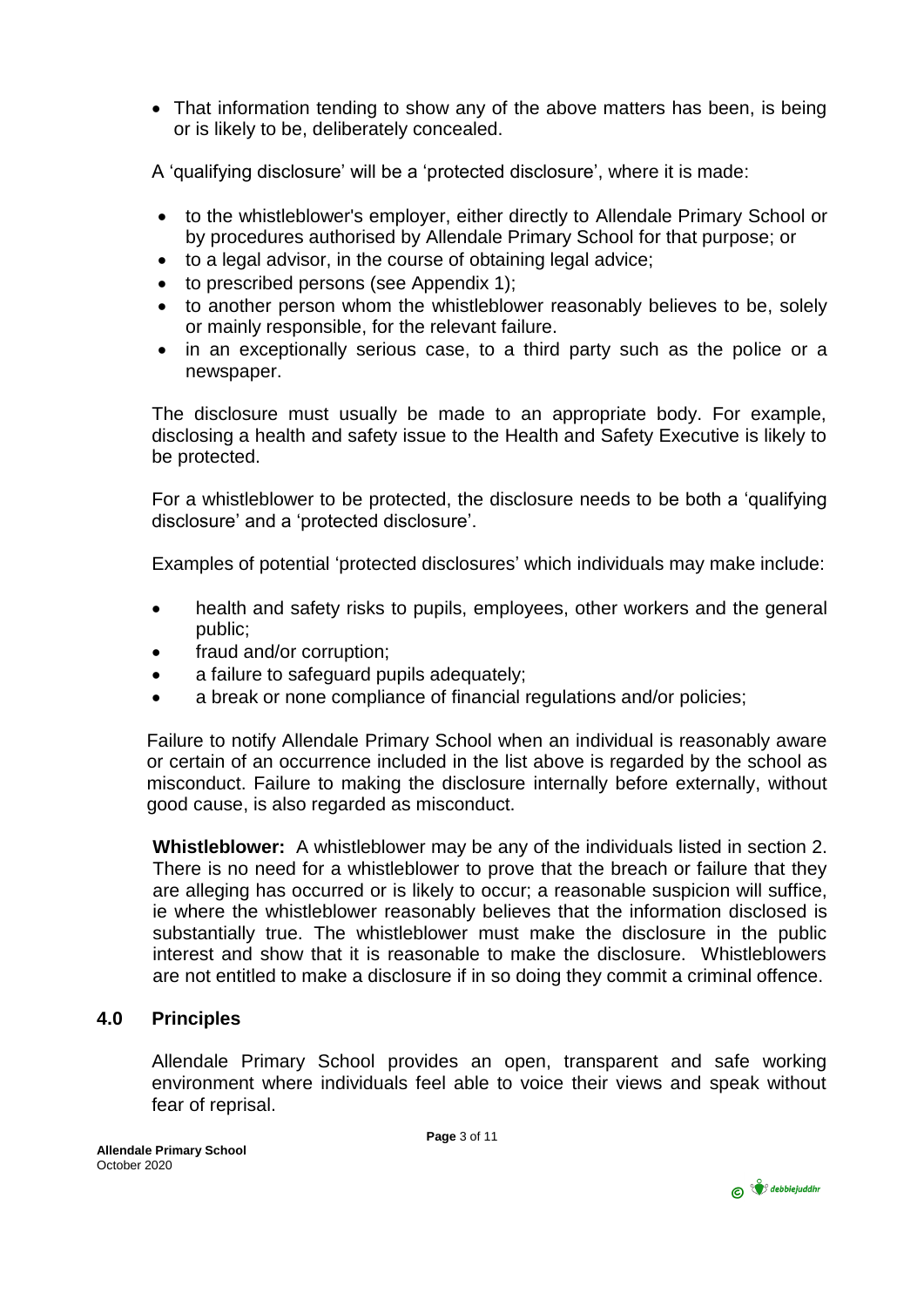Allendale Primary School welcomes information being brought to the attention of management and this policy and procedure provides a mechanism to support this.

It is expected that the line manager will normally be approached by the whistleblower and that the concern is discussed informally initially.

All disclosures will be dealt with consistently and fairly.

All reasonable steps will be taken to maintain the confidentiality of the whistleblower where it is requested (unless required by law to break that confidentiality).

Instances of the victimisation of a whistleblower will be taken seriously and managed appropriately.

The whistleblower will have the opportunity to present the details of the concern at a meeting with the Headteacher and may be or accompanied, if they wish, by a work colleague, or suitably qualified trade union representative.

Where the whistleblower has exhausted the internal procedure and is dissatisfied with the outcome, the whistleblower may approach an external body.

#### **5.0 Responsibility**

#### 5.1 Governing Body

The Governing Body has responsibility for adopting, developing and reviewing this policy and procedure and ensuring that effective monitoring systems and procedures are in place.

The Governing Body has delegated authority to one or more governors acting together with the Headteacher, to make decisions in relation to allegations of whistleblowing.

#### 5.2 Headteacher/Committee of Governors

The Headteacher/Committee of Governors will:

- support a culture which encourages workers to share their concerns internally in confidence, about actual or potential breaches of duty or a particular failure;
- understand clearly this whistleblowing policy and procedure;
- be trained to deal with disclosures:
- treat the disclosures of individuals seriously, sensitively and in the strictest confidence;

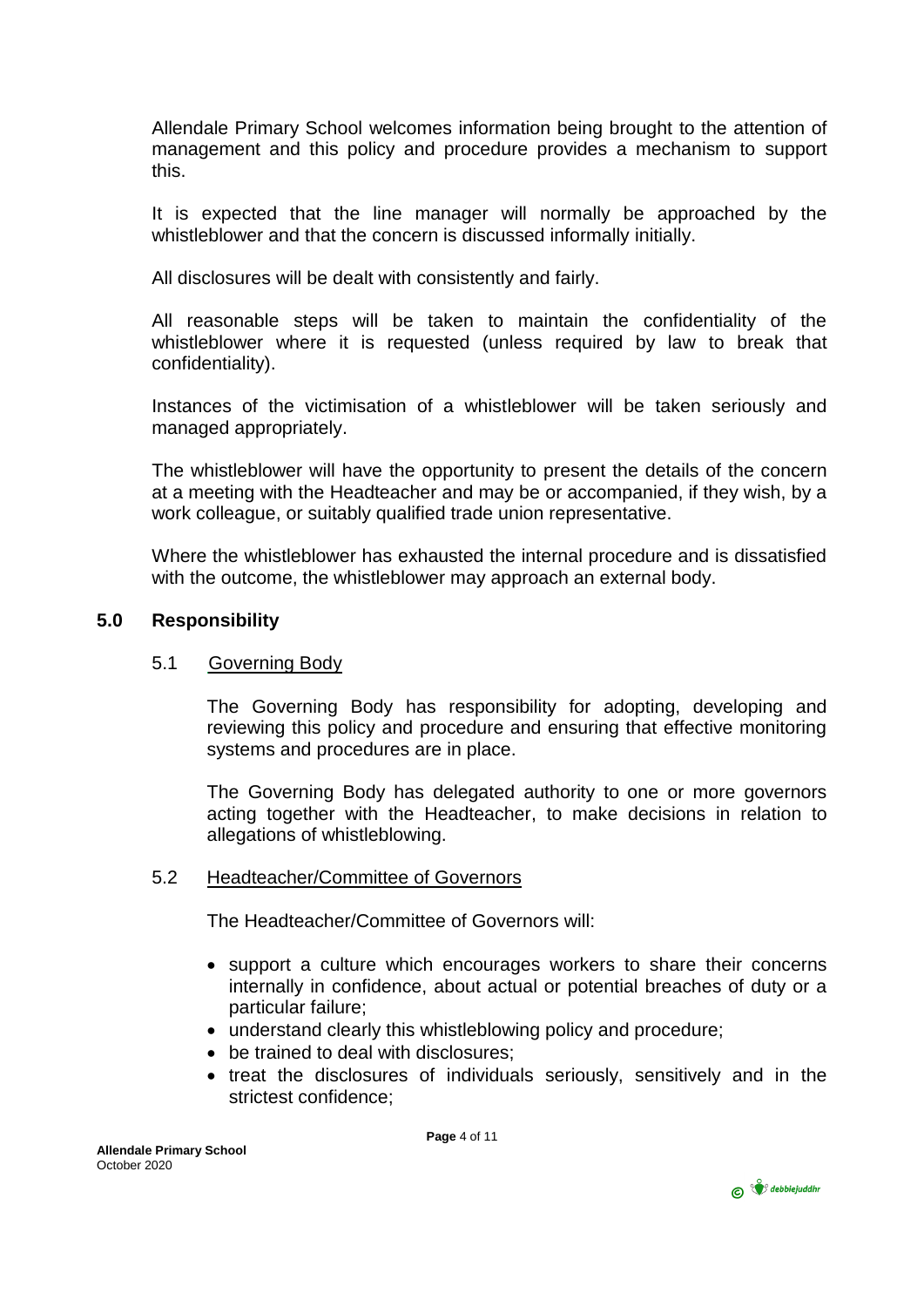- view the whistleblower as a witness, not a complainant;
- investigate concerns raised properly and make an objective assessment of the concern;
- keep the whistleblower informed confidentially of the progress or outcome of any investigation;
- ensure that the action necessary to resolve a concern is taken;
- ensure that whistleblowers do not suffer any detriment or victimisation as a result of making a protected disclosure;
- under no circumstances attempt to suppress evidence of any breaches or failures;
- 5.3 Whistleblowers will:
	- fully understand and comply with the whistleblowing policy and procedure;
	- raise concerns about unacceptable practice or behaviour in order to prevent the problem worsening or widening, and to protect or reduce risks to others;
	- in most circumstances, raise concerns internally to an appropriate person before making a disclosure to any external body;
	- consider making a disclosure to a prescribed regulator before disclosing it more widely;
	- ensure that any disclosure of information is "reasonable in all the circumstances"
	- not engage in harassing behaviour of any individual(s) who has raised a concern.
- 5.4 Responsibility for this policy lies with the Headteacher who has responsibility for implementing and monitoring this policy and procedure and ensuring that potential whistleblowers are aware of its content and how to access the policy and procedure, if required.

# **6.0 Confidentiality**

Headteacher/Committee of Governors recognises that individuals may want to raise concerns in confidence and will do it its utmost to protect the identity of a whistleblower who has raised a concern and to ensure that the issue remains confidential.

# **7.0 Anonymous Allegations**

Whistleblowers are not encouraged to make disclosures anonymously as this may make a thorough investigation more difficult or impossible. It is also more difficult to establish whether any allegations are credible and have been made in good faith.

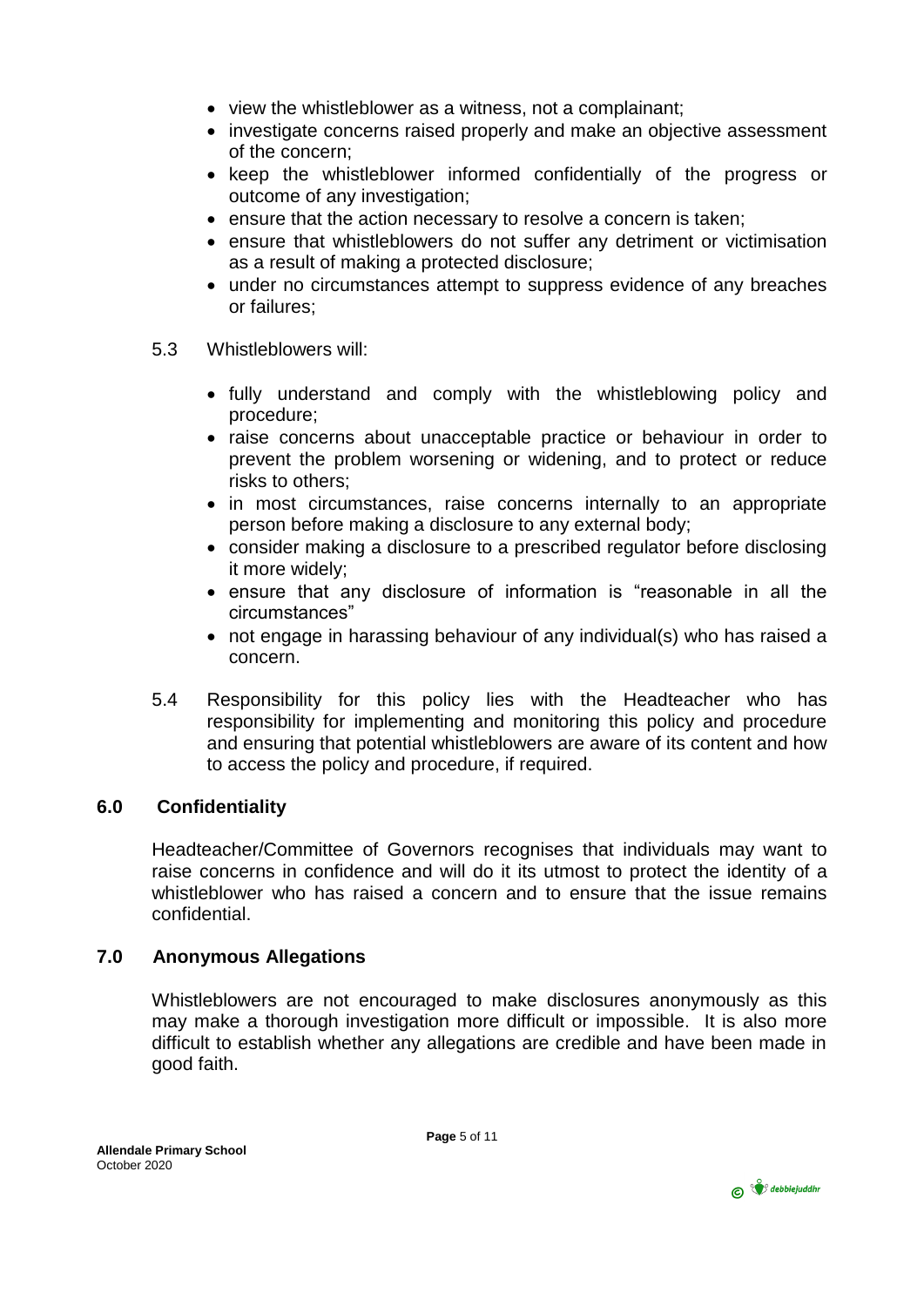However, anonymous allegations may be considered under this policy and procedure, particularly relating to the safeguarding concerns. The seriousness and credibility of the concern and the likelihood of confirming the allegation will be considered when deciding whether an anonymous allegation will be taken forward:

Where the whistleblower requests anonymity, it should be noted that any investigation into the concern could reveal the source of the concern. Also witness statements may be required from the whistleblower as part of the investigation evidence, which would be shared with all parties involved. If the investigation recommends formal action, there would be an expectation that the whistleblower would attend any formal meetings, or even court, to give evidence.

#### **8.0 Detriment, Disadvantage or Dismissal**

There will be no adverse repercussions for whistleblowers who, in the public interest, raise genuine concerns under this policy and procedure. Whistleblowers will not under any circumstances be subjected to any form of detriment or disadvantage as a result of having raised their concerns. Detrimental treatment includes, for example, harassment and bullying or not complying with a person's rights and entitlements under the contract of employment. A whistleblower is also protected from dismissal by for making a protected disclosure.

Appropriate steps will be taken to ensure that the whistleblower's working relationships are not prejudiced by the fact of the disclosure. Any individual who victimises or harasses a whistleblower due to their having raised a concern under this policy and procedure will be dealt with under the disciplinary procedure.

#### **9.0 False, Malicious, and/or Vextious Allegations**

A whistleblower is not expected to prove the truth of an allegation but will need to demonstrate sufficient grounds for the concern. If a whistleblower makes an allegation in good faith and the investigation does not ascertain evidence to substantiate the allegation, the matter will be closed and no further action taken.

If, however, the investigation shows that the untrue allegations were deliberately false, and/or malicious and/or vexatious and made in bad faith or for personal gain, this will constitute a disciplinary offence for the purposes of Headteacher/Committee of Governors disciplinary policy and procedure and may constitute gross misconduct for which summary dismissal is the sanction.

#### **10.0 Safeguarding Concerns**

Where a safeguarding concern is raised, the Headteacher or Chair of Governors (if the concern is about the Headteacher) will consult the Local Authority Designated Officer (LADO).

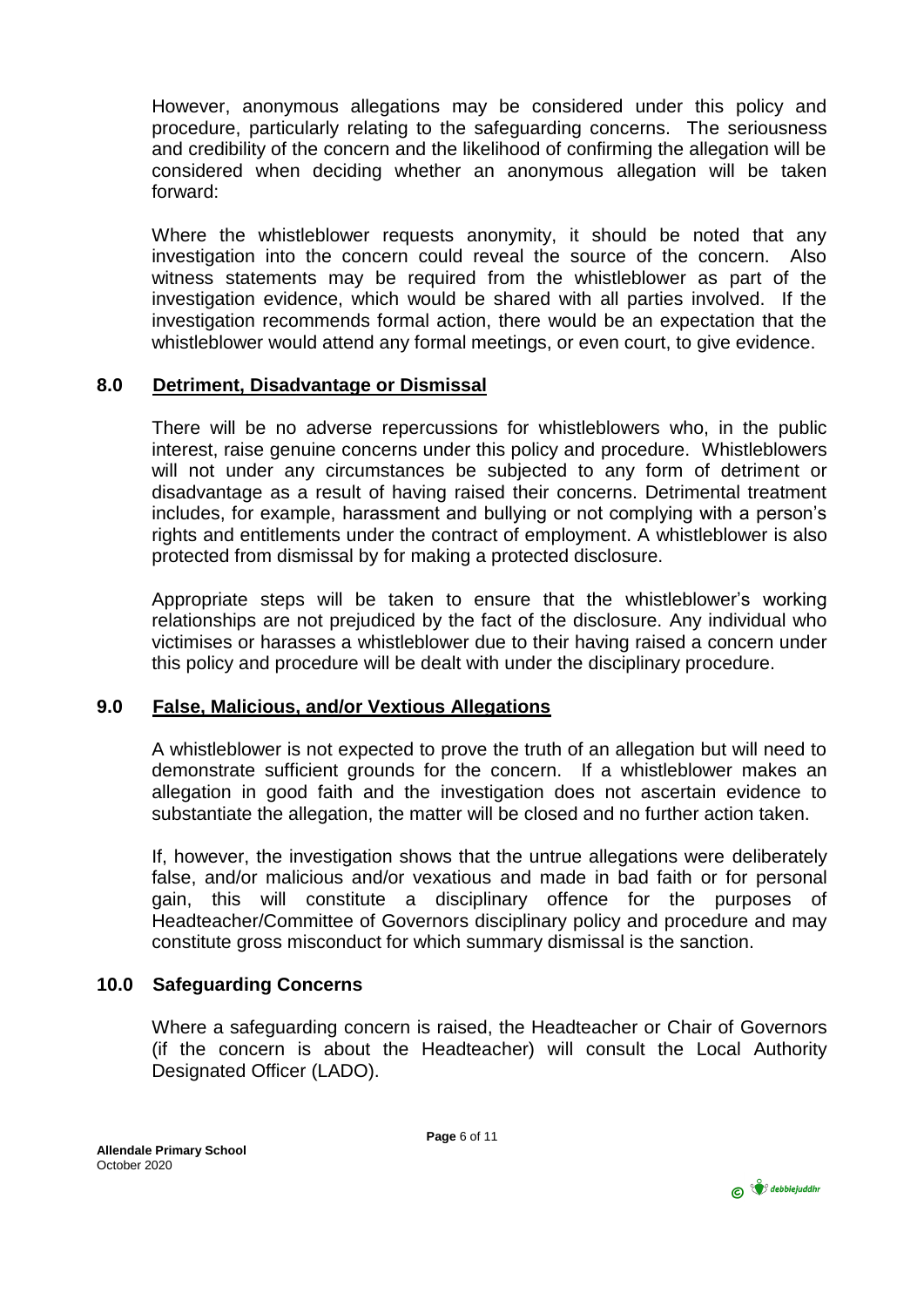If the whistleblower does not want to raise the concern within the school, s/he may contact the LADO directly.

### **11.0 Informal Procedure**

A whistleblower should always first consider speaking to his/her line management or if s/he is a supplier or contractor, the person directing their work for raising concerns. However, if it is believed that this person is involved, an approach should be made to the Headteacher/Committee of Governors. A whistleblower may lose the protection of whistleblowing legislation, if s/he ignores the internal procedure.

It is particularly important with concerns regarding the health, safety and welfare of those on our premises that anyone who becomes aware of a hazard or dangerous occurrence immediately notifies the Headteacher before making any other report, so that immediate action can be taken if necessary to deal with the hazard.

#### **12.0 Formal Procedure**

#### 12.1 Option to be Accompanied at a Meeting

An employee may be accompanied at a meeting within this procedure by a work colleague, or suitably qualified trade union representative.

Where an employee chooses to be accompanied, he or she must advise Allendale Primary School of the name of the person they wish to have as a companion.

The companion has the right to address the meeting, but not to answer questions on behalf of the employee.

#### 12.2 Formal Procedure

This procedure should be used only to report qualifying disclosures and is not a substitute or alternative for the school's grievance, disciplinary or complaints procedure.

This procedure will apply in cases where a whistleblower feels that s/he needs to raise a concern defined in section 3 with someone in confidence. Each case will be dealt with on its own facts.

- 1. If you (the whistleblower) wish to formally raise or discuss a protected issue you should contact the Headteacher, or in his/her absence, or where the concern involves the Headteacher, the Chair of Governors.
- 2. The concern may be made verbally or in writing. Where the concern is providing in writing, you should include the background to your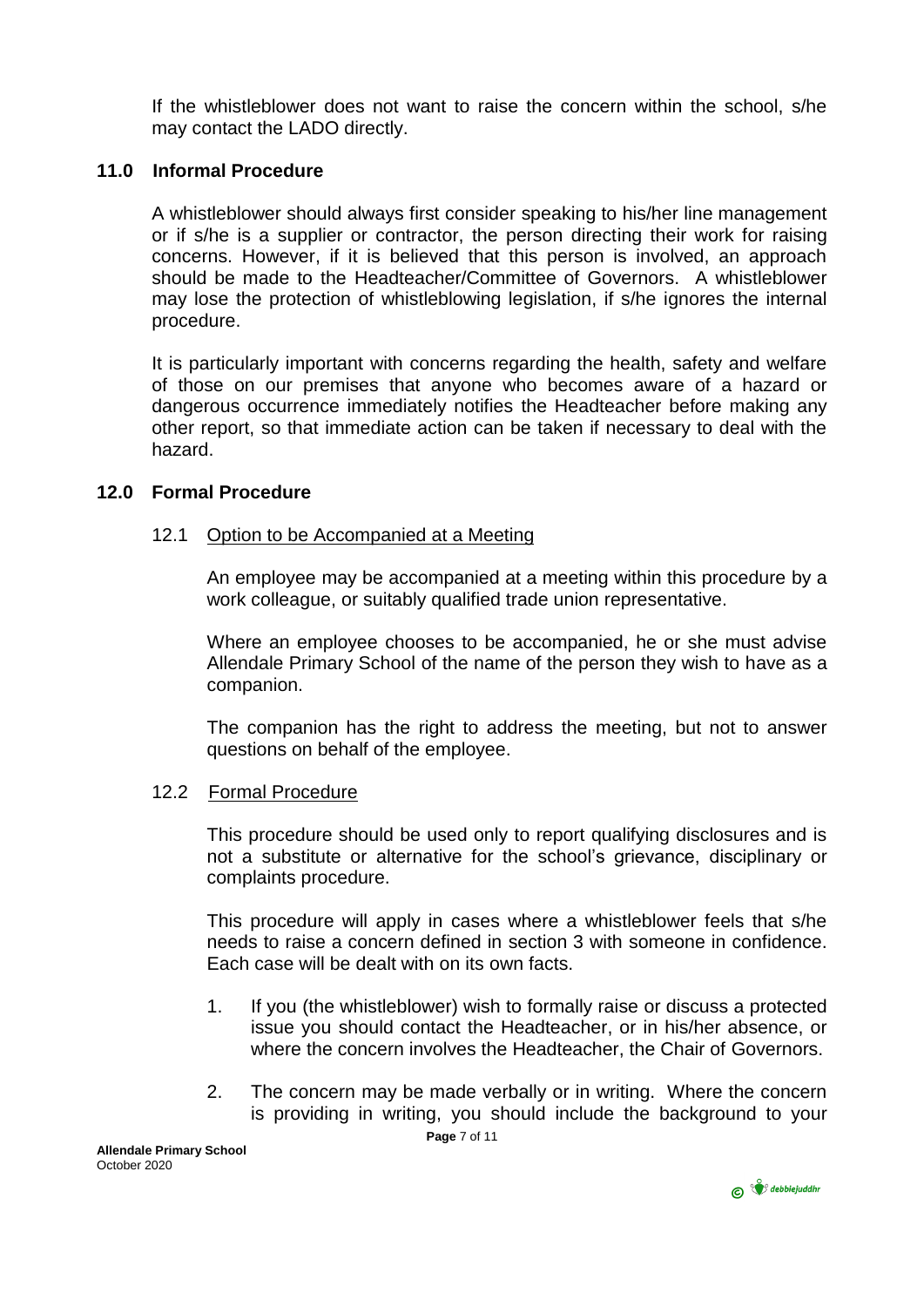concern with names, dates and places where possible, and explain the reason for your concern.

- 3. The Headteacher will arrange a meeting with you within 5 working days to discuss your concern.
- 4. You may invite your trade union representative or a work colleague to be present during any meetings or interviews in connection with the concerns you have raised.
- 5. A written response will be sent to you acknowledging that the concern has been received and confirming the date and time of the meeting.
- 6. At the meeting, sufficient details of the concern will be recorded to enable the concern to be thoroughly investigated. The Headteacher will consider the appropriate action, which may include referring the concern to the police, undertaking an independent investigation into the concern, or the concern may be resolved by agreed action without the need for investigation.
- 7. Where it is decided that an investigation is required, the Headteacher may undertake the investigation personally or appoint an investigating officer. However, if urgent action is required, this will be taken before any investigation is conducted.
- 8. Where an investigation takes place, the investigation officer will source and consider evidence and interview witnesses as necessary. If you are asked to attend an investigative interview, you may be accompanied by a work colleague or suitably qualification trade union representative.
- 9. Following completion of the investigation, the investigating officer will provide a written investigation report with recommendations for any action to be taken to the Headteacher.
- 10. If requested and where possible, Allendale Primary School will keep the identity of the discloser confidential as far as possible. However, in certain circumstances the whistleblower may be needed as a witness. If this happens, the Headteacher will inform the whistleblower at the earliest opportunity.
- 11. If the alleged offence is substantiated, appropriate action will be taken. The discloser will be informed of the outcome where reasonably practicable. However, sometimes the need for confidentiality may prevent specific details of the investigation or any disciplinary action taken as a result, being provided.
- **Page** 8 of 11 12. If it is decided that a disciplinary hearing is to take place you may be

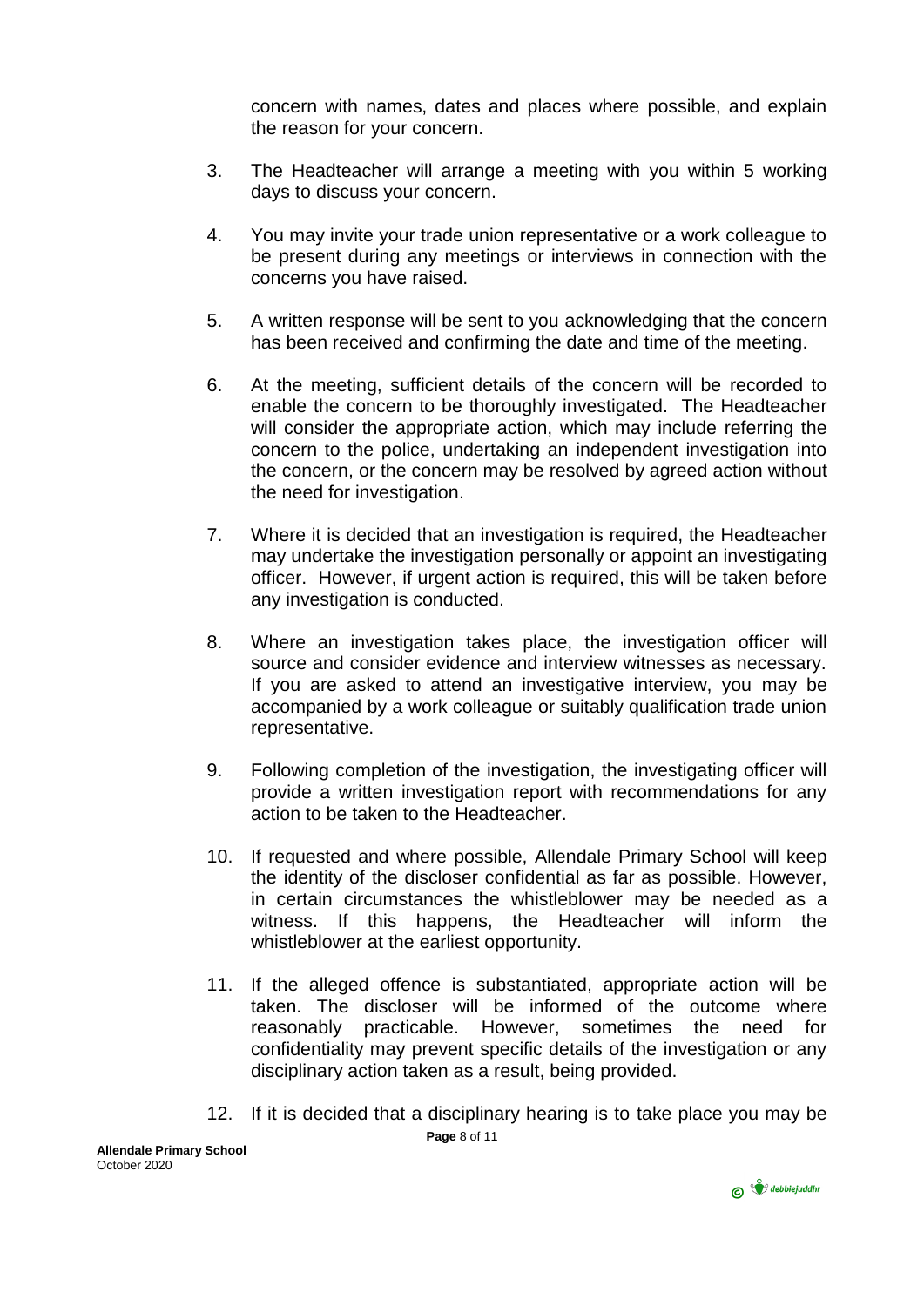asked to attend the hearing as a witness, and where this occurs you may be accompanied by a work colleague or suitably qualification trade union representative.

- 13. If you are unhappy with the outcome of an investigation, you could make a complaint under the school's complaints procedure or contact one of the external contacts in section 10.
- 14. Allendale Primary School accepts that the individual needs to be assured that the matter has been properly addressed. Thus, subject to legal constraints including data protection, the whistleblower will be informed of the outcome of any investigation by the headteacher. However, the whistleblower must keep that information confidential.

#### **13.0 Public Concern at Work**

If a whistleblower has a concern and is unsure whether this is the appropriate procedure for raising it, or is unhappy about the final outcome of an investigation, s/he can contact the independent charity, Public Concern at Work, the leading authority on public interest whistleblowing, for independent advice.

#### **14.0 External Contact Details**

Where the whistleblower has exhausted the internal procedure and despite the best efforts of the school, the whistleblower is dissatisfied with the outcome, or if the whistleblower feels that the matter cannot be raised internally because s/he believes the evidence would be destroyed or that they would be penalised and s/he wishes to take the matter outside the school, further possible contact points are given in the External Contact List in Appendix 1.

If the whistleblower does take the matter outside our school, s/he should ensure that s/he does not disclose information which should properly remain confidential. This should be confirmed with the person or organisation contacted.

#### **15.0 Monitoring and Review**

This policy and procedure will be monitored and reviewed every three years by the Policy Committee the Headteacher. Where there are issues with the way the policy and/or procedure are working, these will be looked at closely with a view to identifying measures to improve their effectiveness.

#### **Document Record**

| <b>Version</b> | <b>Reason for Amendments/Update/Review</b> |     |           |          |    | <b>Date of Adoption</b><br>b٧<br><b>Allendale Primary</b><br>School | Date of next review |
|----------------|--------------------------------------------|-----|-----------|----------|----|---------------------------------------------------------------------|---------------------|
| 1.0            | <b>New</b><br>policy<br>debbiejuddhr.      | and | procedure | provided | bv | October 2020                                                        | October 2023        |

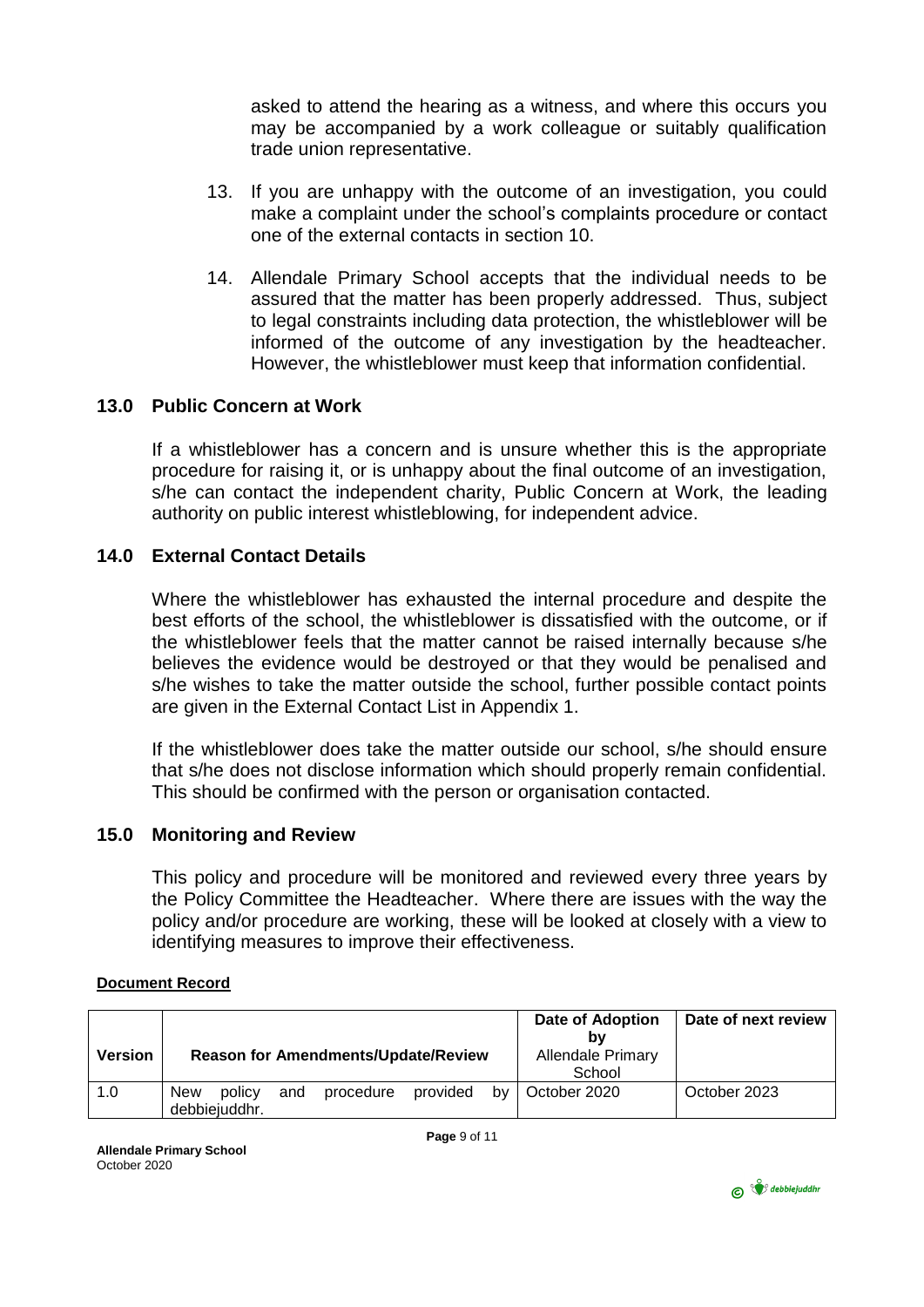| <u>. In the contract of the contract of the contract of the contract of the contract of the contract of the contract of the contract of the contract of the contract of the contract of the contract of the contract of the cont</u><br><u> 2000 - Andrea Andrews American American American American American American American American American America</u> |  |
|----------------------------------------------------------------------------------------------------------------------------------------------------------------------------------------------------------------------------------------------------------------------------------------------------------------------------------------------------------------|--|
|                                                                                                                                                                                                                                                                                                                                                                |  |
|                                                                                                                                                                                                                                                                                                                                                                |  |